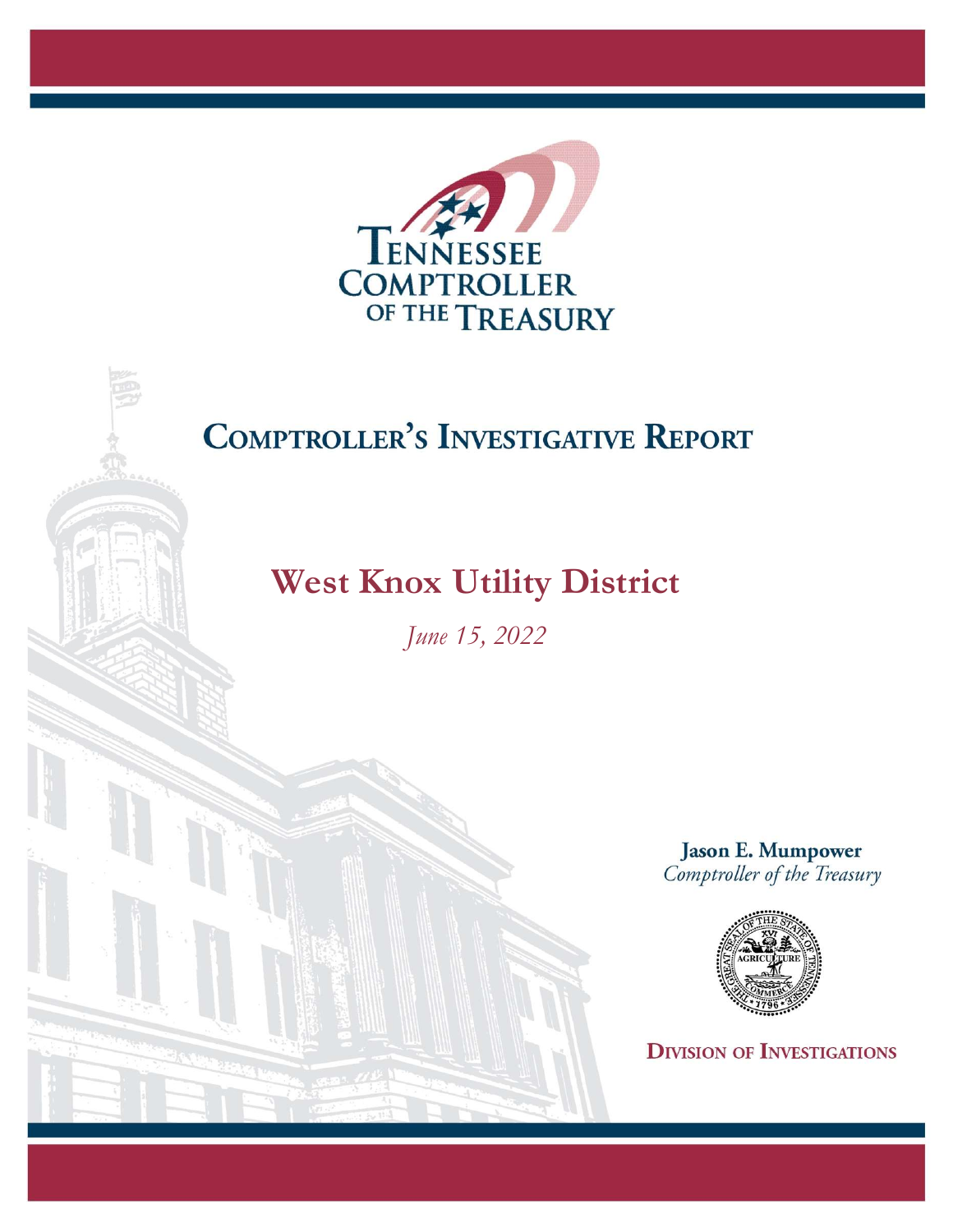

**JASON E. MUMPOWER** Comptroller

June 15, 2022

West Knox Utility District General Manager Drexel Heidel and Board of Commissioners 2328 Lovell Rd Knoxville, TN 37932

West Knox Utility District Officials:

The Office of the Comptroller of the Treasury conducted an investigation of selected records of the West Knox Utility District, and the results are presented herein.

Copies of this report are being forwarded to Governor Bill Lee, the State Attorney General, the District Attorney General of the  $6<sup>th</sup>$  Judicial District, certain state legislators, and various other interested parties. A copy of the report is available for public inspection in our Office and may be viewed at http://www.comptroller.tn.gov/ia/.

Sincerely,

 $J$ as $\phi$ n E. Mumpower Comptroller of the Treasury

JEM/MLC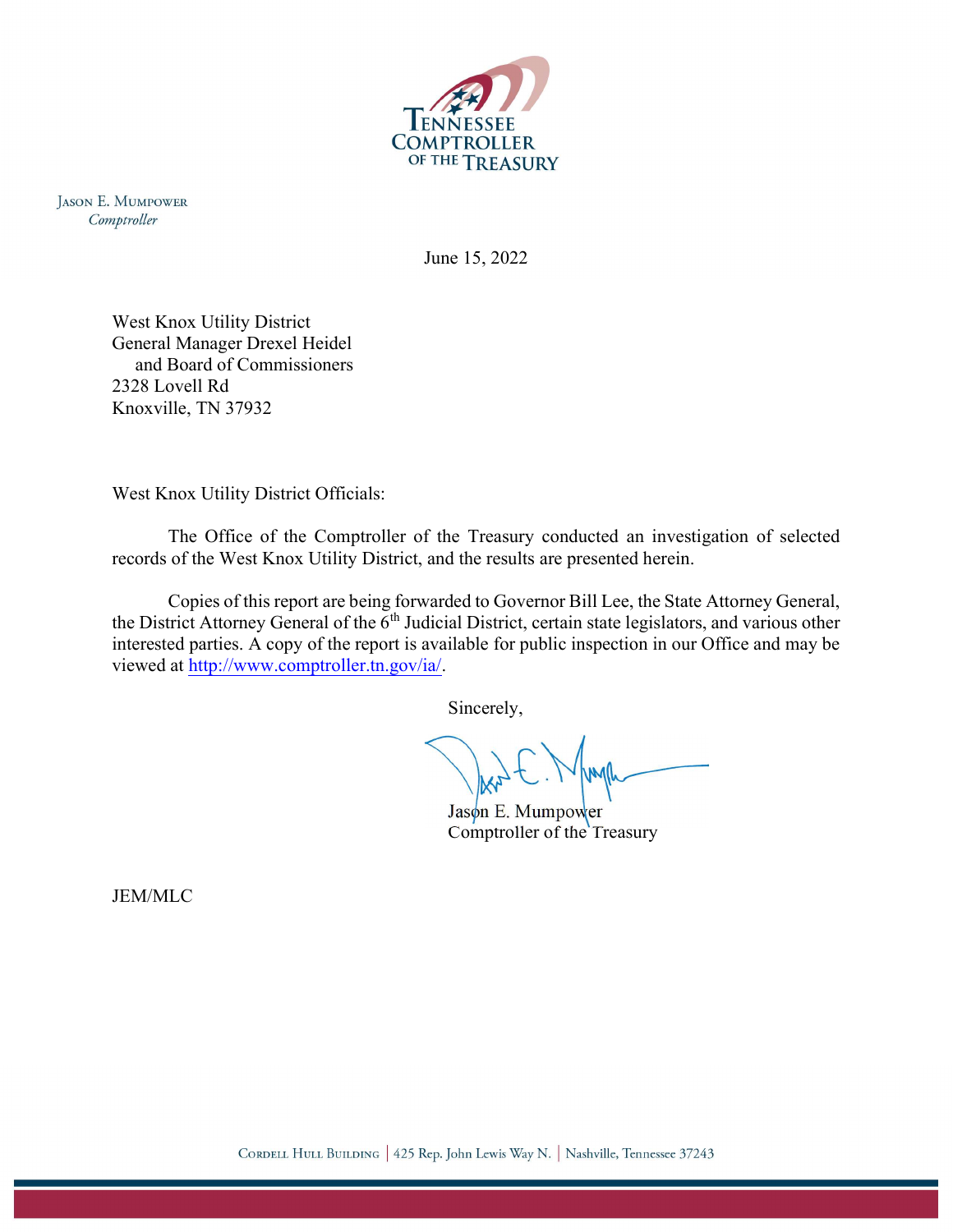

# **INVESTIGATIVE REPORT**

## **West Knox Utility District**

The Office of the Comptroller of the Treasury investigated allegations of malfeasance related to the West Knox Utility District. The Comptroller's Office initiated the investigation after West Knox Utility District officials identified and reported questionable payroll transactions. The investigation was limited to selected records for the period January 2018 through June 2021. The results of the investigation were communicated with the Office of the District Attorney General of the 6<sup>th</sup> Judicial District.



### **BACKGROUND**

The West Knox Utility District (WKUD) was created under the authority of Title 7, Chapter 82 of the Utility District Law of the State of Tennessee and began operating on October 18, 1954. WKUD and its approximately 84 employees serve over 27,000 water and wastewater customers. WKUD is governed by a board of commissioners composed of three citizens who reside in or are customers of the district. Board members are appointed by the Knox County Mayor for a term of four years. The Board meets monthly, and all meetings are open to the public.

WKUD converted from a traditional annual leave/sick leave policy to a paid time off (PTO) leave policy in 2015. After 2015, all eligible employees accrued PTO each pay period. PTO could be used for vacation leave, sick leave, or personal days. No employees were to accrue additional sick leave after the transition in 2015. Any employee who had a sick leave balance at the time of the transition was allowed to keep their balance and use those sick leave hours for traditional sick leave purposes, with some restrictions. WKUD's Comptroller was responsible for all payroll and leave functions.

### **RESULTS OF INVESTIGATION**

• **FORMER WKUD COMPTROLLER KIM GREEN MADE IMPROPER ADJUSTMENTS TO HER OWN AND OTHER EMPLOYEES' LEAVE BALANCES**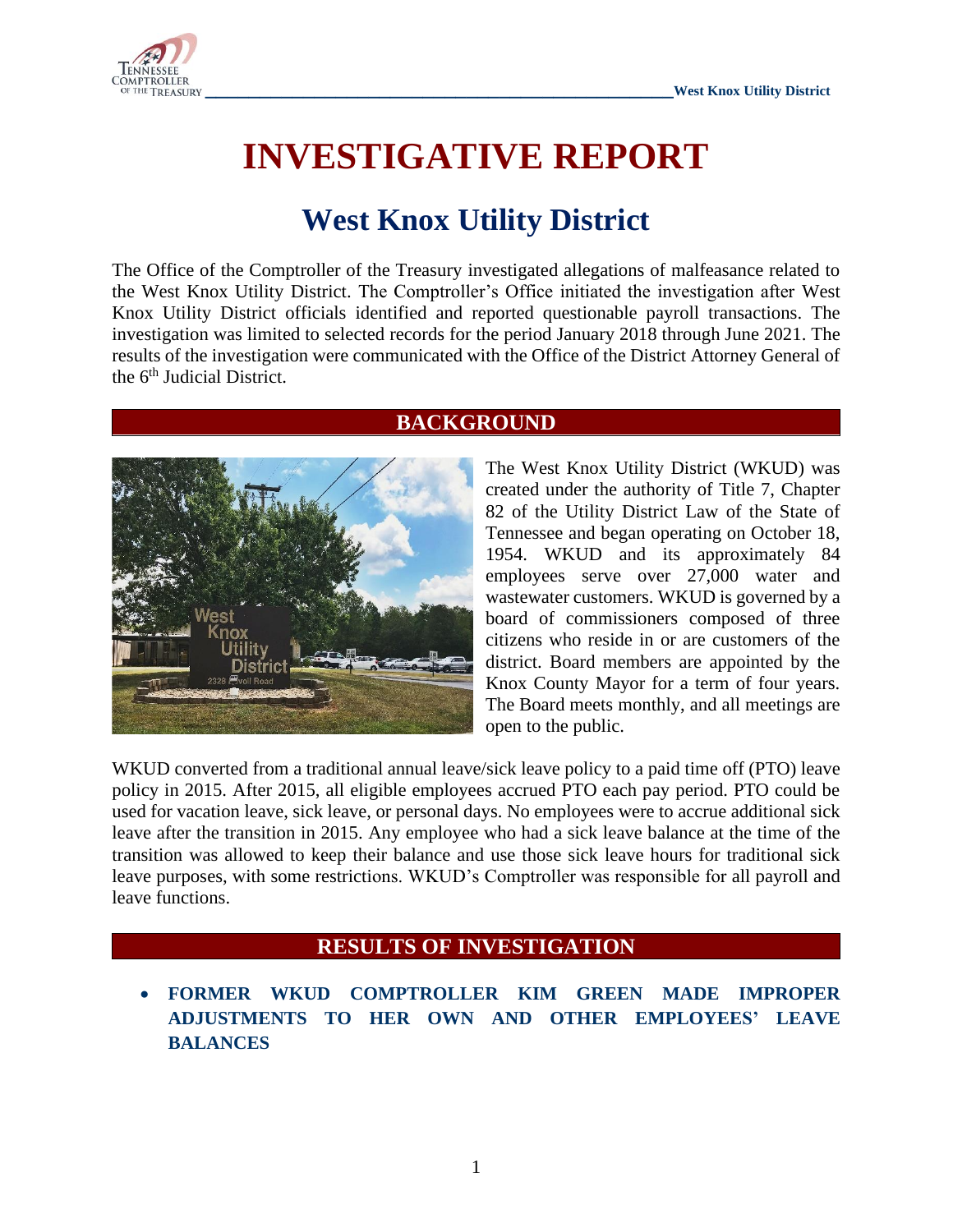

Former WKUD Comptroller Kim Green made unauthorized adjustments to her own and other employees' leave balances. These adjustments were made without management's approval or knowledge and included the following:

#### **A. Green made unauthorized adjustments to her own PTO balance**

During the period reviewed, Green made unauthorized adjustments to her own PTO leave balance, increasing her balance by at least 227 hours. [**Refer to Table 1.**] The value of leave based on Green's terminal pay rate was \$10,258.

|                                                          | <b>Table 1</b>    |
|----------------------------------------------------------|-------------------|
| <b>Unauthorized Adjustments to Kim Green's PTO Leave</b> |                   |
| <b>Hours</b>                                             |                   |
|                                                          |                   |
| <b>Pay Period Ending</b>                                 | <b>Adjustment</b> |
| July 20, 2018                                            | 5.00              |
| November 2, 2018                                         | (3.85)            |
| November 9, 2018                                         | 38.85             |
| May 10, 2019                                             | 16.00             |
| June 14, 2019                                            | 16.00             |
| April 24, 2020                                           | 20.00             |
| May 22, 2020                                             | 30.00             |
| June 19, 2020                                            | 10.00             |
| August 7, 2020                                           | 16.00             |
| <b>August 21, 2020</b>                                   | 10.00             |
| <b>August 28, 2020</b>                                   | 8.00              |
| September 11, 2020                                       | 21.00             |
| March 26, 2021                                           | 10.00             |
| April 16, 2021                                           | 10.00             |
| May 14, 2021                                             | 12.00             |
| June 4, 2021                                             | 8.00              |
| <b>Total Unauthorized Hours</b>                          | 227.00            |

#### **B. Green made unauthorized adjustments to her own sick leave balance**

Green made unauthorized adjustments to her own sick leave balance, increasing her balance by at least 85.87 hours. [**Refer to Table 2.**] Although employees who had a sick leave balance when the policy transitioned were permitted to keep their balance, the new policy did not allow employees to accrue additional sick leave. Green redeemed her unauthorized sick leave hours in 2020, at a cost of \$3,756 based on her rate of pay at the time of redemption.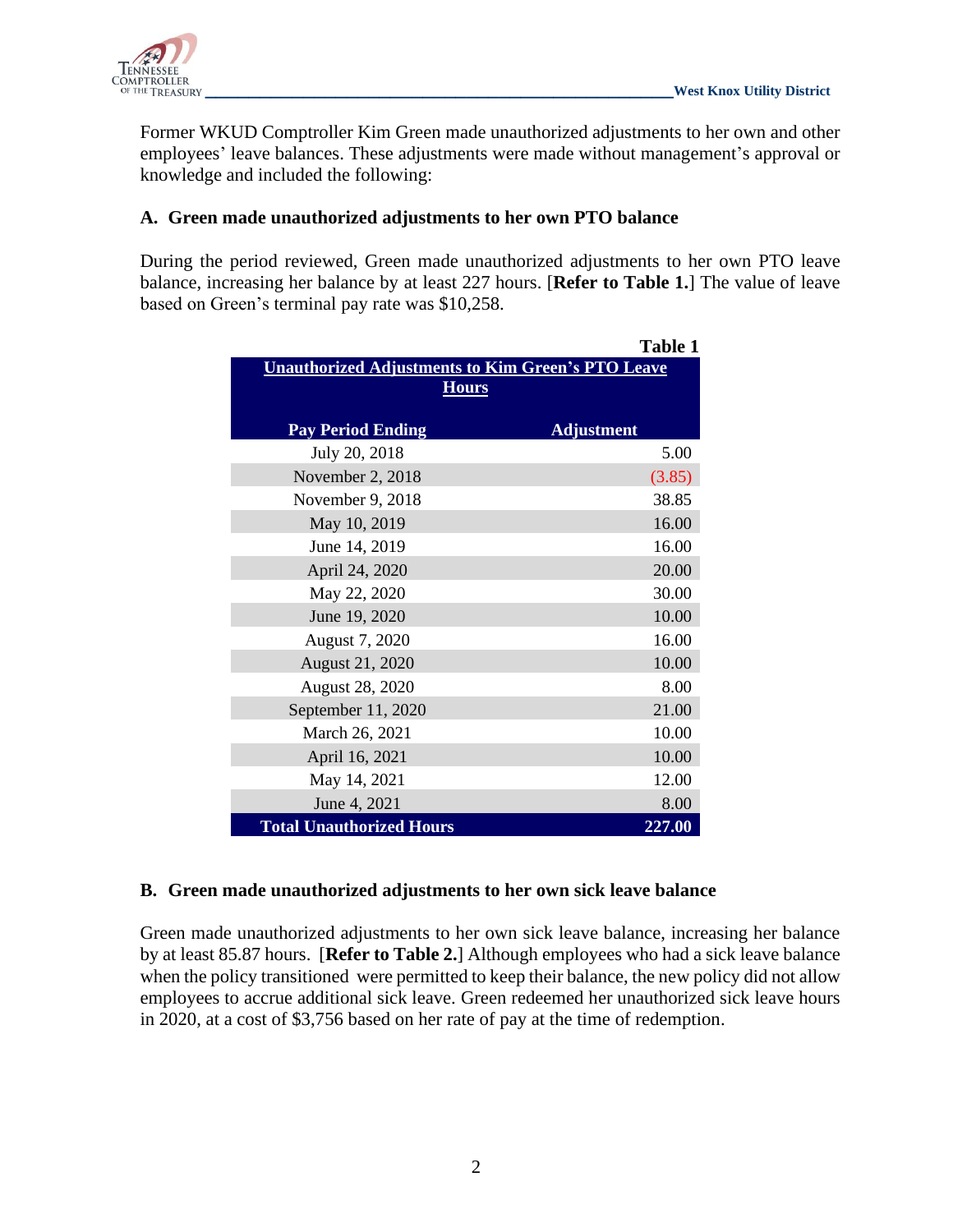

|                                                                 | Table 2           |
|-----------------------------------------------------------------|-------------------|
| <b>Unauthorized Adjustments to Kim Green's Sick Leave Hours</b> |                   |
| <b>Pay Period Ending</b>                                        | <b>Adjustment</b> |
| December 21, 2018                                               | 2.00              |
| February 7, 2020                                                | 63.00             |
| March 19, 2020                                                  | 20.87             |
| <b>Total Unauthorized Hours</b>                                 | 85.87             |

#### **C. Green made unauthorized adjustments to other employees' leave balances**

Green made unauthorized PTO and sick leave balance adjustments to at least 9 other current and former employees' balances, which could have resulted in a cost to the district of approximately \$27,240. Some employees told investigators they neither requested nor were aware of the adjustments to their leave balances. District officials met with current employees to determine the legitimacy of these adjustments and adjusted leave balances to properly reflect authorized balances, thereby mitigating the effect of Green's improper actions.

The WKUD terminated Green's employment on July 20, 2021. The WKUD used Green's terminal PTO leave balance to recover the unauthorized PTO (\$10,258) and sick leave (\$3,756) hours she had improperly given herself.

On May 19, 2022, the Knox County Grand Jury indicted Kimberly Green on one count of Computer Crimes, one count of Forgery, and two counts of Official Misconduct.

The charges and allegations contained in the indictment are merely accusations of criminal conduct, and not evidence. The defendant is presumed innocent unless and until proven guilty beyond a reasonable doubt and convicted through due process of law.

[West Knox Utility District Investigation Exhibit](https://comptroller.tn.gov/content/dam/cot/ia/advanced-search/2022/utilities/WestKnoxUtilityDistrictExhibit.pdf)

### **INTERNAL CONTROL AND COMPLIANCE DEFICIENCIES**

**\_\_\_\_\_\_\_\_\_\_\_\_\_\_\_\_\_\_\_\_\_\_\_\_\_\_\_\_\_\_**

Our investigation revealed deficiencies in internal controls and compliance, some of which allowed Green to make unauthorized adjustments to leave balances without prompt detection. These deficiencies included: